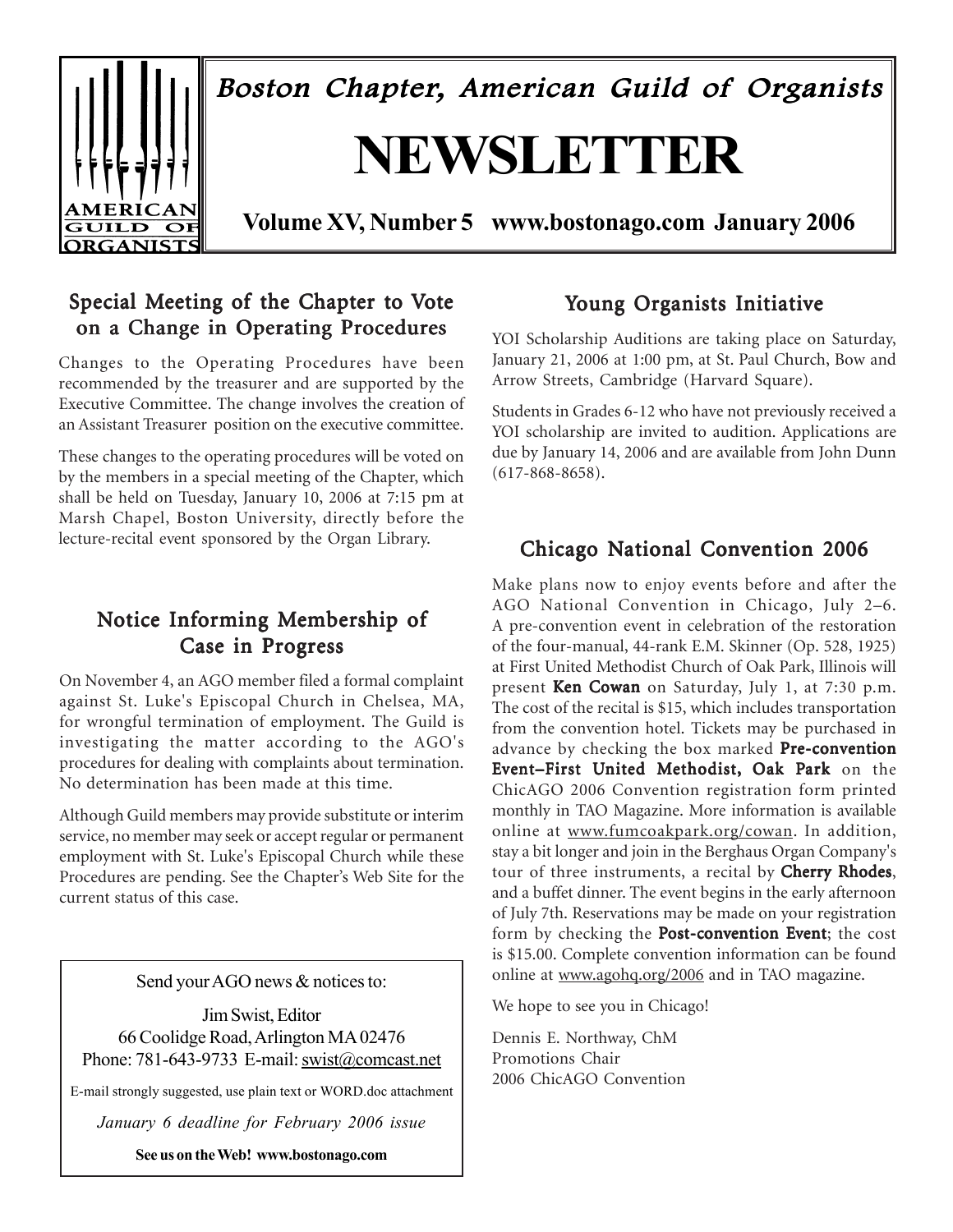# Dean's Message

Congratulations! We are 100 years old! It is hard to believe that the Centennial celebrations have come and gone so quickly. After the First Night celebration at the end of 2004, we were regaled at the Organ Library by Craig Whitney, an articulate and enthusiastic supporter of the organ and its music. I can still hear the percussive chords that opened the improvisation given to us by Olivier Latry at the Cathedral of the Holy Cross, and can also see the smiles of the choir that assembled to sing under Bruce Neswick's direction at St. Paul's Cathedral – not to mention being present at the first singing of the winning tune of our centennial hymn search, appropriately named Boston! Our young people were well represented this year; not only did the newest Chapter scholars offer their customary performances at the end of the school year, but three past scholars played in a recital at the Region I Convention in Hartford. The events of the fall did not disappoint either – it was a delight to see a good-sized audience at Trinity Church enjoying the singing of the Westminster Abbey Choir, and the soulstirring performances of Jon Gillock for the Franck Festival will stay with me for a long time. All of these events were meant to showcase what we are about – the best in organ and choral music, the beautiful organs of this city, the distinguished past of our profession, and our best and brightest hopes for the future. There are so many of you to thank – phone answerers, letter writers, press release writers, postcard and program makers, organizers, hosts, tuners, ticket takers, ushers – that I hope the mere mention of all you have done will suffice. Thank you all ever so much.

So, what else is there to do?

Let's begin with our governance. The Treasurer of any organization has an enormous responsibility, and when the organization is as large as the Boston Chapter it can be overwhelming. Therefore the Executive Committee has agreed to bring to the members of the Chapter – that means you – a proposal to change our by-laws and create the position of Assistant Treasurer. This will have many good ramifications for the operation of the Chapter, and we need you to come, hear more about it, and hopefully approve this change in our policy.

*Continued on page 3*

# **Executive Committee Meetings**

Monday evenings 7-9 pm, King's Chapel Parish House, 64 Beacon St. 5th floor, Boston. Charles or Park St. MBTA

January 9 March 13 June 5

Executive committee meetings are open to all Chapter members.

Newsletter of the Boston Chapter, American Guild of Organists Published 10 times a year, September-June. Distributed to members & associates of the Boston Chapter, AGO.

Mailed at standard mail rates from Boston MA. Boston Chapter/AGO c/o Timothy Hughes, Membership 20 Pleasant St, Medford MA 02155.

Copyright © 2006, Boston Chapter, American Guild of Organists

#### *Boston Chapter, AGO Officers 2005-2006*

| Dean                                                    | Margaret Angelini                                 |
|---------------------------------------------------------|---------------------------------------------------|
| phrygian@aol.com                                        | 508-435-6167                                      |
| Sub-Dean<br>heinrich_christensen@yahoo.com 617-983-1990 | Heinrich Christensen                              |
| Treasurer                                               | Carl Klein                                        |
| cdnk@juno.com                                           | 781-274-8406                                      |
| <b>Broadcasts</b>                                       | Martin Steinmetz                                  |
| emsteinmetz@verizon.net                                 | 781-235-9472                                      |
| Chaplain                                                | The Rev'd Miriam Gelfer<br>617-244-3221           |
| Competitions                                            | David Baker                                       |
| dgb137@mac.com                                          | 617-266-0746                                      |
| Examinations                                            | Glenn Goda                                        |
| glenngoda@aol.com                                       | 617-442-7079                                      |
| Library                                                 | Joseph Dyer                                       |
| joseph.dyer@umb.edu                                     | $617 - 527 - 6403$                                |
| Membership Secretary                                    | Timothy Hughes                                    |
| thughes $56@$ comcast.net                               | 781-874-0538                                      |
| Membership Committee                                    | Fredrick Guzasky                                  |
| fredboston@msn.com                                      | 781-420-6880                                      |
| Newsletter                                              | Jim Swist                                         |
| swist@comcast.net                                       | 781-643-9733                                      |
| Organ Advisory                                          | Richard Hill                                      |
| smhill42ne@earthlink.net                                | 508-238-6081                                      |
| Placement                                               | Rose Mary Gabler                                  |
| rmgabler@aol.com                                        | 781-862-6322                                      |
| Professional Development                                | Charlene Higbe                                    |
| $\text{cthigbe}(a)$ aol.com                             | 617-497-0610                                      |
| Recording Secretary                                     | Barbara Owen                                      |
| owenbar@juno.com                                        | 978-465-2068                                      |
| Registrar                                               | Joyce Painter Rice                                |
| joyceorganist@aol.com                                   | 978-465-1901                                      |
| <i>SPAC</i>                                             | Martin Steinmetz                                  |
| emsteinmetz@verizon.net                                 | 781-235-9472                                      |
| <i>Substitutes</i>                                      | David Owens                                       |
| andreapressmusic@aol.com                                | 508-429-1725                                      |
| YOI<br>cvmswille@aol.com                                | Mary Sue Willie<br>978-369-2363<br>John Dunn      |
| jdunnatbacs@hotmail.com                                 | 617-868-8658                                      |
| Auditors<br>orienthts@aol.com                           | Lawrence Kuipers<br>617-561-4746<br>Joshua Lawton |
| jlawton@wso.williams.edu                                | 617-926-1042                                      |
| Region I Councilor                                      | Lois Toeppner                                     |
| toeppner4@charter.net                                   | 508-366-0509                                      |
| District Convener                                       | Grant Moss<br>413-585-3181                        |
| Webmaster                                               | Mark Nelson                                       |
| marknelson@cbfisk.com                                   | 978-283-1909                                      |

#### *Executive Committee*

*Fredrick Guzasky, Charlene Higbe, Lee Ridgway, Mary Sue Willie, Jonathan Ambrosino, Brian Jones, Joan Reddy, Sally Slade Warner, Stephanie Budwey, Cheryl Duerr, Douglas Major, Andrew Shenton*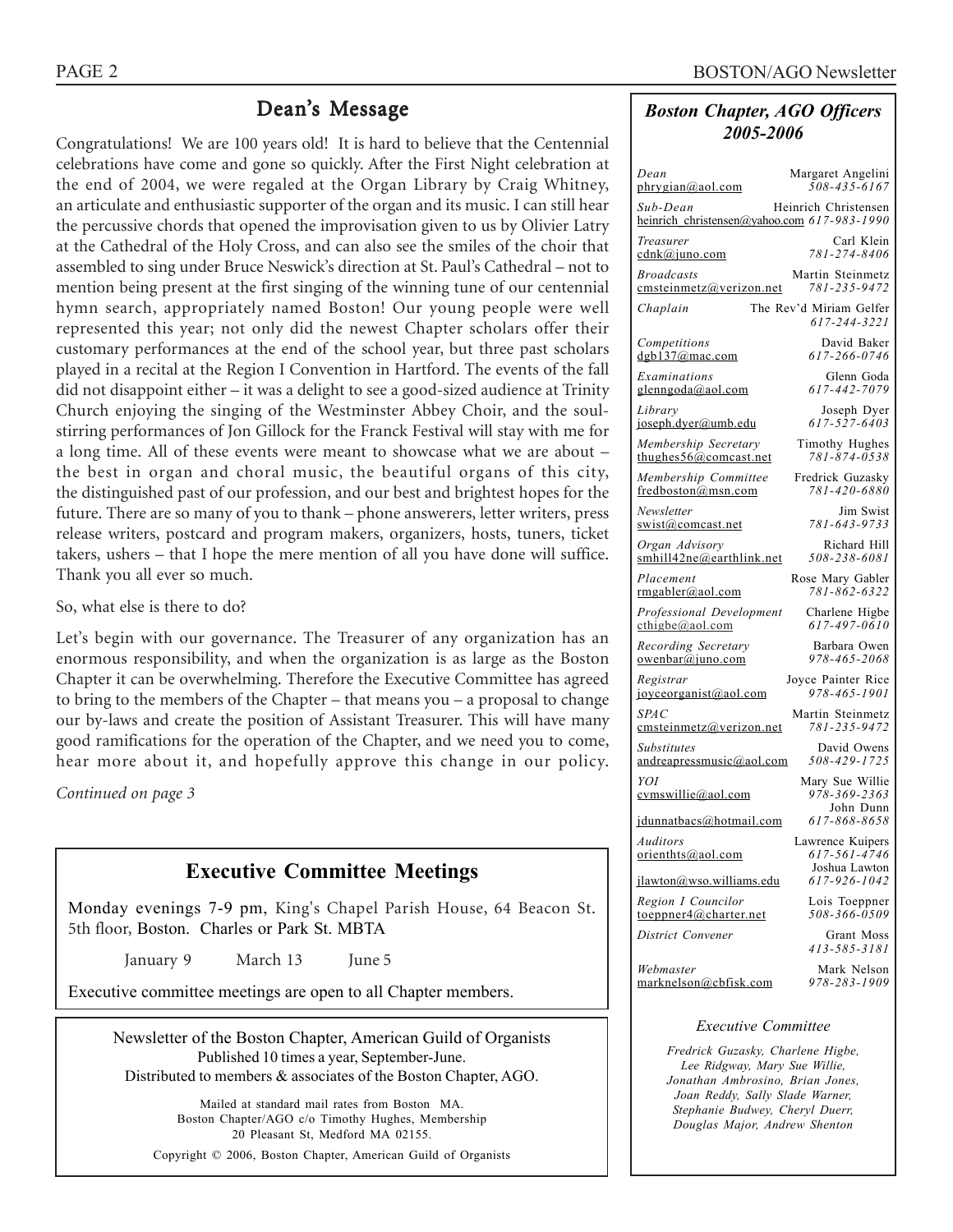#### Dean's Message *(Continued from page 2)*

We have made it easy for you to attend by scheduling this special meeting in conjunction with an intriguing Organ Library event, so that you can do two things at once. Special meetings are a rare event, so be a part of this one!

Now let's move on to students. Chapters from around the country have instituted their own forms of scholarships for young organists, and that movement started right here in Boston. However, we can't take this for granted! Do you teach piano or organ? Then it is your duty to invite your students to take part in the Chapter's YOI Scholarship auditions. Please call John Dunn with any questions you may have, or to get an application for your students. Then, once they have auditioned, keep them playing the organ and assisting you at your church so that their skills and interest will continue to grow. If you don't ask them, who will?

Lastly, a word about employment matters. In the past I have mentioned in this article the need to update our Green Book, or the Work and Compensation guide. This slow process is now underway, as is a re-examination of the current substitute policy. Sadly these good things don't always prevent the bad, and it is with a heavy heart that I ask you to read about the investigation that is now also underway. However, that is exactly why we are here – to help each other when things don't go so well, as well as to celebrate all the good that we share. We are fortunate in that this Chapter is full of members with so many different gifts. It is in our sharing of them that we enrich our common life, and thus guarantee that there will be a Boston Chapter for the next century.

 *-- Margaret*

### Organ Library News

#### It's Not Just "Gesù Bambino"

While many of us have fond memories of (or still play) Pietro Yon's charming Christmas siciliano, it is not quite representative of all Italian organ music of his or an earlier generation. The project of recataloguing the holdings of the Organ Library in a data base has led to the discovery of a repertoire, mostly distributed in collections, of impressive works in a Romantic vein by Italian composers. By a very fortunate coincidence, Angelo Castaldo, from Naples, an expert on this music, will be in the United States during January. (He is playing the New Year's Day recital at the National Cathedral in Washington.) He has agreed to

present a lecture-recital for the Organ Library on the subject "Italian Organ Music of the Nineteenth and Early Twentieth Century: From Opera House to Symphonic Style." This will take place at Marsh Chapel on the campus of Boston University on Tuesday, January 10 at 7:30 pm. A reception will follow in maestro Castaldo's honor at the Library. Since Boston University will not be in session, there should be no parking problem. (There is a parking lot to the right of the Chapel that can be entered via Bay State Road.) Preceding the Library event there will be a brief special meeting (7:15 pm) to approve a change in the operating procedures of the Boston Chapter.

# *Happy New Year! Happy New New Year!*

# Youth pro Musica Auditions

Youth pro Musica, the Greater Boston Children's Chorus announces auditions on Tuesday, January 3, 2006 from 6-9 pm. Alternate dates/times are available upon request. Openings for boys and girls in grades 3-12 are available in each of its five divisions

- Training Chorus rehearsals on Monday evenings, 5:30-6:30 Boys and Girls, grades 3 and up
- Repertory Chorus rehearsals on Monday evenings, 6:00-7:30 Girls, grades 3-8
- Boys' Chorus rehearsals on Tuesday evenings, 6:00-7:30 Boys, grade 3 to voice change
- High School Chorale rehearsals on Monday evenings, 7:45-9:00 Girls, grades 9-12
- Young Men's Chorus rehearsals on Tuesday evenings, 7:45-9:00 Boys, changed voice through grade 12

If you or someone you know would like to audition, please contact YpM's Artistic Director Peter Krasinski at 617-666-6087 or write auditions@youthpromusica.org to set up an appointment.

Auditions last approximately 15 minutes. Singers are asked to prepare a memorized song. All auditions will be held at the First Unitarian Society of Newton www.youthpromusica.org/test/directions.html, 1326 Washington Street in West Newton, MA.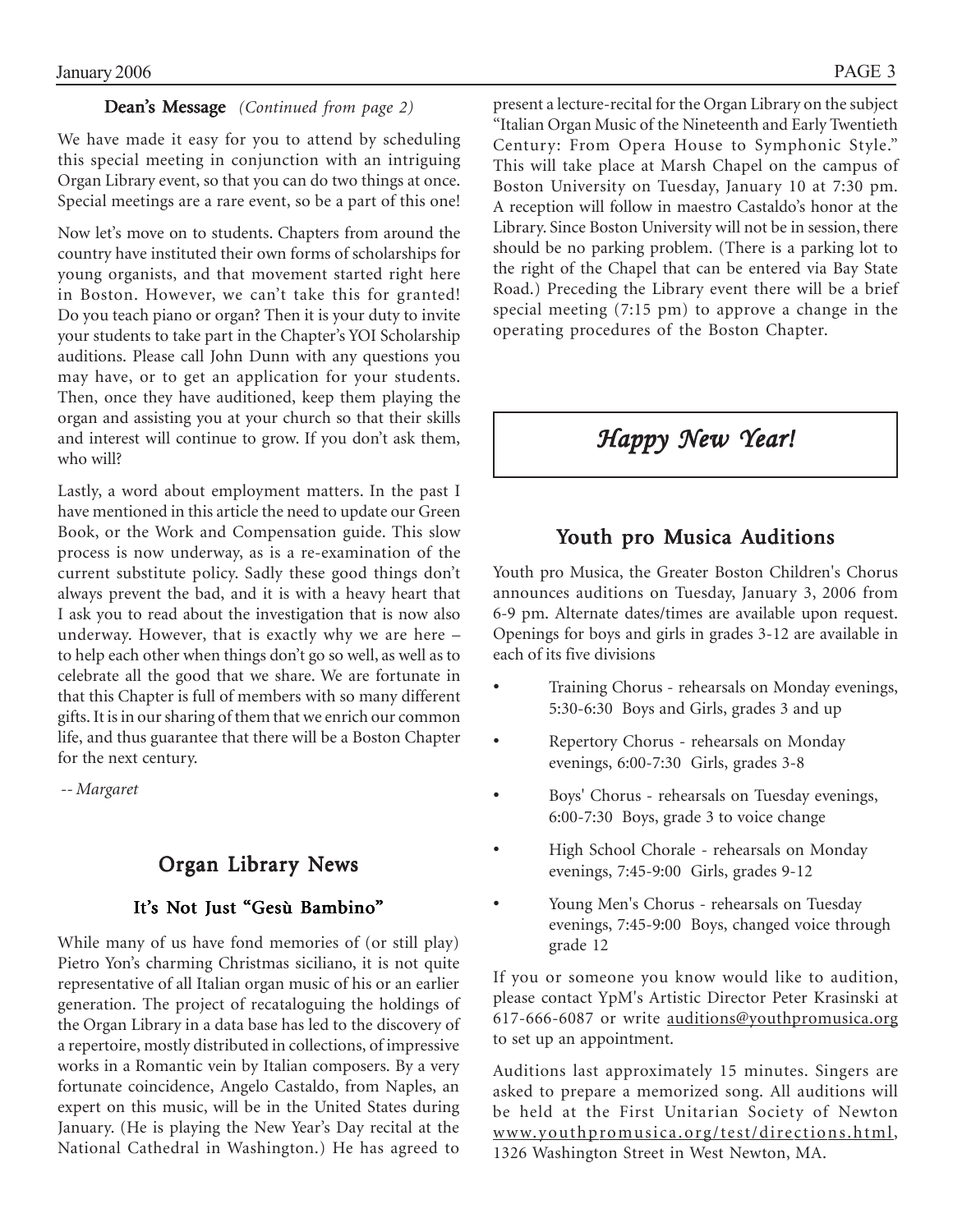# **BOSTON/AGO CONCERT CALENDAR**

#### Saturday, December 31 6:00 pm

Choir of The Advent (Ho, *dir;* Wood, *org*): Festival of Nine Lessons & Carols by Candlelight: Flecha, Crecquillon, Lind, Darke, Cutter, Biebl, Praetorius, Nanino, Lister, Howells, Reyes, Hassler, Walton. Church of the Advent, 30 Brimmer St, Boston. 617-523-2377 Donation **A** 

#### 7:30 pm

Edwin C Starner, organ: Chuckerbutty, Langlais, Bach, Saint-Saëns, Bossi, Callahan, Vierne. First Church of Christ, Scientist, 250 Mass Ave, Boston. 617-450-3436 Free 因

#### 9:00 pm

Heinrich Christensen, organ: Bach *Prelude & Fugue in c minor, Sonata in d minor; Schübler Chorales.* King's Chapel, 58 Tremont St, Boston. 617-227-2155 1st Night Button  $\boxed{6}$ 

#### 10:00 pm

Patrick Kabanda, Douglas Major, Louise Mundinger, organ: Mendelssohn, Diemer, Kabanda, Chaussen, Price, Strayhorn, Mundinger, Lewis. Arlington St Church, Arlington & Boylston Sts, Boston. 1st Night Button  $\Box$ 

#### Sunday, January 1, 2006 9:00 pm

Schola Nocturna (LeClair, *dir*): Night Prayer featuring chant. Episcopal Parish of the Messiah, 1900 Comm Ave, Auburndale MA. 617-312-8328 Donation 因

#### Monday, January 2 11:00 am

Francis Conover Fitch, harpsichord: Musical Instrument Collection Gallery Talk: Early Italian Keyboard Instruments. Museum of Fine Arts, 465 Huntington Ave, Boston. 617-369-3976 Free w/MFA adm.

# Tuesday, January 3

12:15 pm Angelo Castaldo, organ: Dubois, Hielscher, Bossi, Andriessen. King's Chapel, 58 Tremont St, Boston. 617-227-2155 Donation \$3 **A** 

#### Thursday, January 5

12:15 pm

Ars & Amici (Beardslee, *dir*): Anthems & Motets by Tallis & Byrd. Boston Athenaeum, 10 1/2 Beacon St, Boston. 617-227-0270 x279 Free 因

#### Friday January 6 6:30 pm

Parish Choir of The Advent (Zadig, *dir;* Wood, *org*): Feast of the Epiphany. Church of the Advent, 30 Brimmer St, Boston. 617-523-2377 Donation **A** 

# Sunday, January 8

1:30 pm Bruce Randall, leader: West Gallery Music Workshop. St Mary's Church, 258 Concord St, Newton Lower Falls, MA.

978-373-5852 Donation

#### 3:00 pm

Choirs & Soloists from Weymouth Churches: A Little Christmas in Jackson Square: Epiphany Concert. East Weymouth Church UCC, 1320 Commercial St, Weymouth MA. Proceeds to benefit Weymouth Food Pantry. 781-335-6919 Donation **b** 

#### 3:30 pm

Foundling Baroque Orchestra (Maiben, *dir*); Pamela Murray, soprano: Mozart's 250th Birthday Party: *Sinfonia Concertante* for violin, viola & strings; Symphonies No. 14 & 29; *Exsultate, Jubilate*. Grace Church, 175 Mathewson St, Providence RI. 401-621-6123 \$22-40/18 sr

#### 3:30 pm

Boston Boy Choir, St Paul Men's Schola (Dunn, *dir*; Lester, *org*); St Paul Parish Adult Choir (Lester, *dir*; Swist, *org*): Service of Lessons & Carols for Epiphany & Baptism of the Lord. St Paul Church, Bow & Arrow Sts, Cambridge. 617-868-8658 Donation  $\Box$ 

#### 4:00 pm

Coro Stella Maris (LeClair, *dir*): From Magnificat to Manger: Aleotti, Praetorius, Lauridsen, Hassler, Victoria, Purcell, Pårt. Grace Church, 385 Essex St, Salem MA. 978-283-3833 \$15/10

#### 4:00 pm

Angelo Castaldo, organ: Mankell, Bossi, Bonnet, Hielscher, Andriessen. Trinity Episcopal Church, 26 White St, Haverhill MA. 978-372-4244 Free 因

#### 6:00 pm

Adult & Children's Choirs, Soloists, Organ & Brass (Bermani, *dir*); Festival of Lessons & Carols. St Catherine of Siena Church, 547 Washington St, Norwood MA. 781-762-6080 x26 Donation h

#### Monday, January 9 7:45 pm

Boston Area Monthly Shape-Note Singing (The Sacred Harp, 1991 ed). The Meetinghouse, (behind Noyes Hall) Andover Newton Theological School, 210 Herrick Rd, Newton Centre MA. 781-648-1009 Free

#### Tuesday, January 10 12:15 pm

Kelly Demers, soprano; Neapolitan Trio. King's Chapel, 58 Tremont St, Boston. 617-227-2155 Donation \$3 **b** 

#### 7:30 pm

Angelo Castaldo, organ and lecture. *See back page for details.* Free

#### Wednesday, January 11 7:30 pm

Notre Dame Liturgical Choir. St Catherine of Siena Church, 547 Washington St, Norwood MA. 781-762-6080 x26 Don \$10 h

#### Sunday, January 15 3:00 pm

Third Sunday Charlestown Shapenote Sing. St John's Episcopal Church, 27 Devens St, Charlestown MA. 671-242-7092 Donation

#### Monday, January 16 6:30 pm

Boston Children's Chorus (Dailey, *dir*); Chicago Children's Choir (J Lee, *dir*); Young People's Chorus of New York City (Núñez, *dir*): Third Annual Martin Luther King, Jr. Concert. NEC's Jordan Hall, 290 Huntington Ave, Boston. 617-585-1260 for tickets  $$15, 25$  or 4 for \$50, 80  $\Box$ 

#### Tuesday, January 17 12:15 pm

Catherine Hedberg, mezzo-soprano. King's Chapel, 58 Tremont St, Boston. 617-227-2155 Donation \$3 因

#### Friday, January 20 7:30 pm

Debra Ayers, piano; Jason Horowitz, violin; Marc Moskovitz, cello: Starry Night: Harris, Thompsen, Still, Paulus; All compositions based on visual art said paintings projected. St Andrew's Episcopal Church, 79 Denton Rd, Wellesley MA. 781-235-7310 \$20/10/5

Season tickets \$170/70 srs

#### Saturday, January 21 1:00 pm

Young Organists Initiative Scholarship Auditions. *See article on page* 1.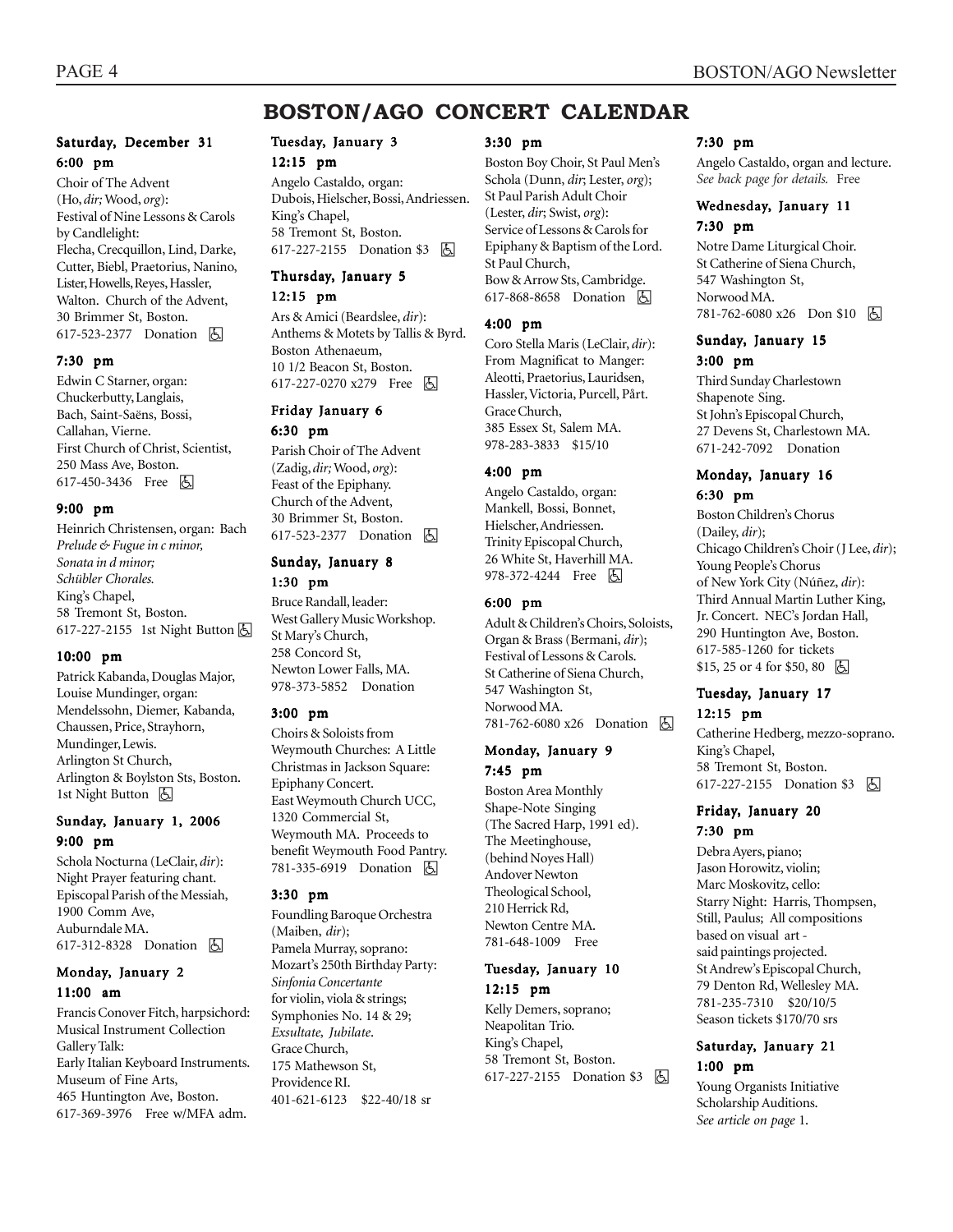#### 7:30 pm

Convivium Musicum (Metcalfe, *dir*): A Votive Mass for the Blessed Virgin Mary in Christmastide: Byrd Mass for Five Voices, Propers from Gradualia I (1605), motets from *Cantiones sacrae,* others. Christ Church, 149 Asbury St, South Hamilton MA. 617-773-6913 \$15/8

#### Sunday, January 22 4:00 pm

Cape Ann women's *a capella* ensemble. First Congregational Church, Rockport MA. 978-546-6638 \$15/10

#### 4:00 pm

Convivium Musicum. *See Saturday, Jan 21 at 7:30 pm.* St Paul's Episcopal Church, 15 St Paul St, Brookline MA.

#### Tuesday, January 24 12:15 pm

Karl Henning, clarinet: Bohn, Henning. King's Chapel, 58 Tremont St, Boston. 617-227-2155 Donation \$3 因

#### Friday, January 27 8:00 pm

Lydian String Quartet - Daniel Stepner & Judith Eissenberg, violins; Mary Ruth Ray, viola; Joshua Gordon, cello; Gregory Koeller, bass; Russell Sherman, piano: Emmanuel Music Mozart Celebration: Sonata in F, K280; Sonata in B-flat, K333; Sonata in D, K311; Concerto in A, K414. Emmanuel Church, 15 Newbury St, Boston. 617-536-3356 \$20-60

#### Saturday, January 28 7:00 pm

Convivium Musicum (Metcalfe, *dir*). *See Saturday, Jan 21 at 7:30 pm.* University Lutheran Church, 6 Winthrop St, Cambridge.

#### 8:00 pm

Sarasa Chamber Ensemble. Nina Stern, clarinet; Jennifer Stirling, viola; Timothy Merton, cello; Maggie Cole, fortepiano: An Evening of Viennese Music with Clarinet & Fortepiano: Beethoven Piano Trio in Bb, Op 11; Mozart *Kegelstatt* Trio in Bb, K498; Solo sonatas. Friends Meeting House, 7 Longfellow Park, Cambridge. 617-492-4758 \$20/16/13

#### Sunday, January 29 5:00 pm

Mary Sullivan, soprano;

Heinrich Christensen, organ: Vierne *Les Angélus*, Langlais *Trois Prières*, Conte Songs of Consolation, Heiller *Geistliche Lieder.* King's Chapel, 58 Tremont St, Boston. 617-227-2155 Don \$12/8 h

#### 7:00 pm

Sarasa Chamber Ensemble. *See Saturday, Jan 28 at 8:00 pm.* First Parish Church, 20 Lexington Rd, Concord MA. 617-492-4758 \$20/16/13

#### Tuesday, January 31 12:15 pm

Michael Nicolella, guitar: Bach, Albeniz, Henze, Nicolella. King's Chapel, 58 Tremont St, Boston. 617-227-2155 Donation \$3 | A

#### Saturday, February 4 3:00 pm

Emily Hindrichs, soprano; John Hornor, baritone; Emily Faxon, violin; Virginia Crumb, harp: Nancy Plummer Faxon memorial program. Old South Church, 645 Boylston St, Boston. Free

#### Sunday, February 5 5:00 pm

Stuart Forster, director & organist: Choral Evensong: Wood, Leighton, Stanford, Wesley, Karg-Elert. Christ Church, Zero Garden St, Cambridge. 617-876-0200 Donation  $\Box$ 

#### Tuesday, February 7 7:30 pm

Dennis James, organ, accompanying Silent Movie: Charlie Chaplin's *The Gold Rush.* Merrill Auditorium at City Hall, 389 Congress St, Portland ME. 207-883-9525 \$10 | 5

#### Thursday, February 9 12 noon

Concordia Consort (Beardslee, *dir*); Andrei Caracoti, countertenor: Spanish Music from 1200 - 1600. MIT Chapel, (next to Stratton Student Center), Cambridge. 617-253-2906 Free 因

#### Saturday, February 11 9:30 am

Jay Lane (Vox Lucens), leader: Recorders/Early Music Metrowest Singers' Workshop - Sacred Music from the Spanish Renaissance. Trinity Episcopal Church, 81 Elm St, Concord MA. 978-264-0584 \$16 reg by Feb 8  $\Box$ 

#### Sunday, February 12 5:00 pm

Concordia Consort. *See Thursday, Feb 9 at 12 noon.* Old North Church, 193 Salem St, Boston. 617-523-6676 Donation **b** 

#### Friday, February 24 8:00 pm

Schola Cantorum (Jodry, *dir*); New England Waites: Music From Spanish Cathedrals: Victoria *Missa pro Victoria*, Festive works for bass & voices by Morales & Guerrero. First Church Congregational, 11 Garden St, Cambridge. 401-274-5073 \$20/15/8 因

#### Saturday, February 25 8:00 pm

Pamela Dellal, mezzo-soprano; Ensemble Chaconne - Peter Bloom, Baroque flute; Olav Chris Henriksen, Baroque guitar & English guitar; Carol Lewis, viola da gamba: Handel, Gluck, Stanley, Hopkinson, Rameau, Bremner. Lindsay Chapel, First Church Congregational, Mason & Garden Sts, Cambridge. 617-776-0692 \$20/15

#### Sunday, February 26 3:30 pm

Schola Cantorum (Jodry, *dir*). *See Friday, Feb 24 at 8:00 pm.* St Martin's Church, Orchard Ave, Wayland Sq, East Side Providence RI.

# **NEXT DEADLINE:**

#### **January 6 for February 2006 issue**

Please send all news and notes to:

Jim Swist, 66 Coolidge Rd, Arlington MA 02476 Send via e-mail to swist@comcast.net

Calendar notices must be submitted either by e-mail or IN WRITING (please no phone calls). Include: day, date, time, brief description of program, location, address, phone number, price (or donation/free), and whether handicap-accessible.

Listings for each month are due by the first business day of the prior month. We will include all listings for the month of issue plus as many for the following month as space allows.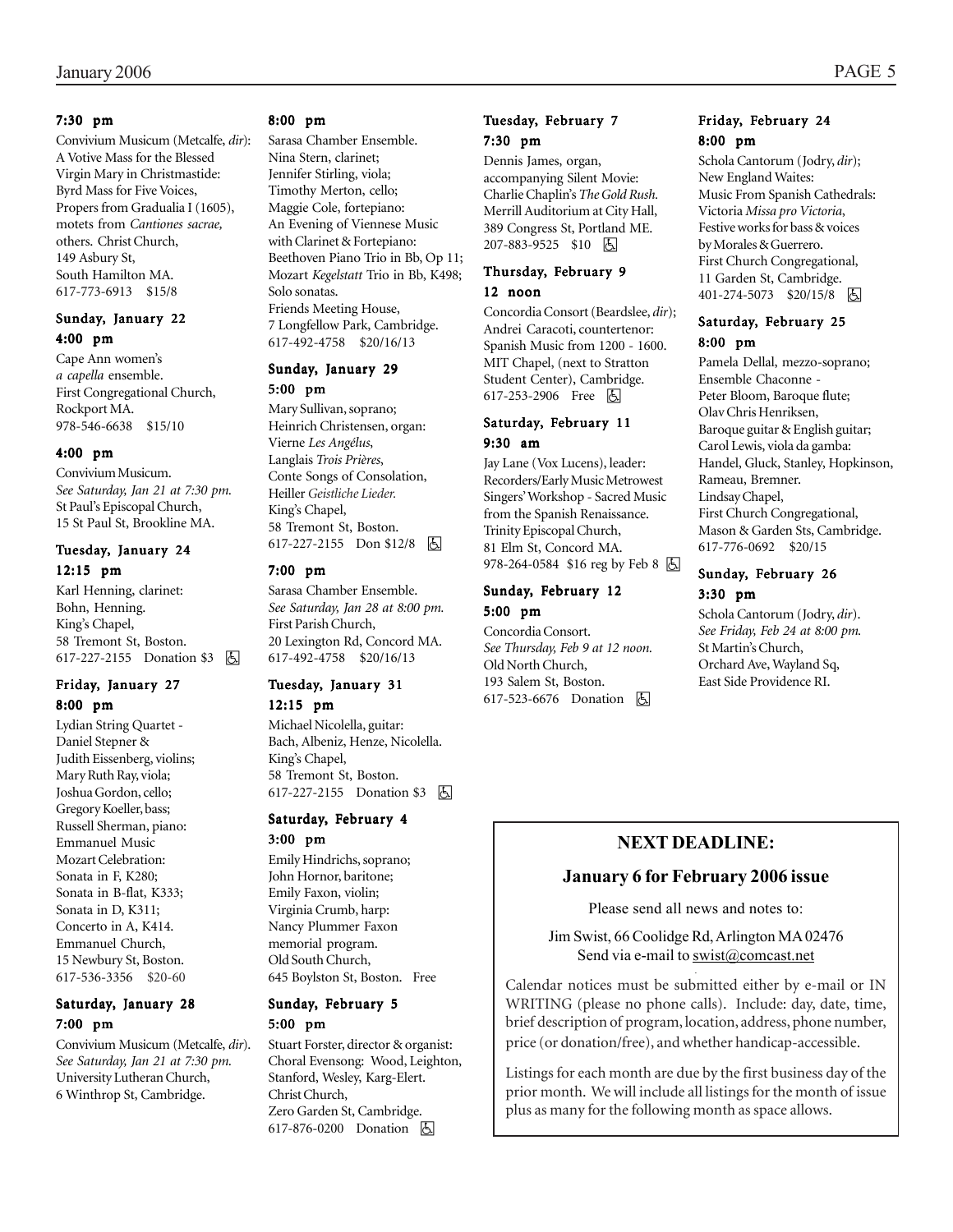# Myths - Pipe Organs and Winter

Winter seems to have set in well in advance of the Solstice. I thought it might my good to review and dispel a few myths about keeping organs healthy in this weather….

### *Myth #1. Cold is bad for the organ.*

No it isn't. Organs Bach played have survived in unheated churches. With skyrocketing energy costs, keeping a church warm to just to keep the organ happy is a waste of money.

#### *Myth #2. Heat is good for the organ.*

It depends on the kind of heat. Dry forced-air heat is bad for the organ – it dries out leather and causes wood to shrink and possibly split. You should have your space checked for low humidity and be prepared to invest in a humidification system if it is consistently low.

### *Myth #3. Since organ pitch changes with temperature, we should tune frequently to keep it at the same pitch year-round.*

At the risk of depriving myself and my colleagues of work, too-frequent tuning is actually bad for most organs – tuning moves parts that were not designed to be moved frequently, possibly shortening their lives. It also destabilizes the affected pipework such that it is more likely to go out of tune again sooner. If you are using the organ with other instruments, stick to ones that are comfortable tuning to the organ, wherever it might be. You may have to do without piano-organ duets for the Winter.

### *Myth #4. Street shoes are fine for organ pedalboards.*

Well, yeah, if they're clean. I actually saw an organist walk in from outside and sit down to play with snow all over his shoes. Even if your pedalboard is beaten up and the affect on the wood finish does not bother you, the effect of salty slush on your pedals' electrical contacts, many of which are directly underneath, can be ruinous….

*-- Jim Swist*

|                  |                  | $\textbf{S}\textbf{u}$ nuays $\textbf{u}$ : $\textbf{u}$ vain $\textbf{u}$ $\textbf{u}$ : $\textbf{u}$ |                                         |
|------------------|------------------|--------------------------------------------------------------------------------------------------------|-----------------------------------------|
|                  |                  | <b>CELEBRATING 47 YEARS OF BROADCASTING ON WCRB</b>                                                    |                                         |
|                  |                  | Martin Steinmetz, Executive Producer and Technical Director                                            |                                         |
| <b>Broadcast</b> | <b>Performer</b> | Location                                                                                               | <b>Music</b>                            |
| Date             |                  |                                                                                                        |                                         |
| January 1        | James David      | Methuen Music Hall                                                                                     | Prelude in C, Böhm; Toccata, Zipoli;    |
|                  | Christie         |                                                                                                        | Chorale-Improvisation on "Victimae"     |
|                  |                  |                                                                                                        | Paschali", Tournemire-Duruflé           |
| January 8        | Etienne Walhain  | Immaculate                                                                                             | Fantasy & Fugue in F, Mozart;           |
|                  |                  | Conception, Boston                                                                                     | "Orpheus" Liszt-Guillou; Overture, Bach |
| January 15       | Olivier Latry    | <b>Holy Cross Cathedral</b>                                                                            | Finale from Second Symphony, Vierne;    |
|                  |                  |                                                                                                        | Chorale No. 2, Franck                   |
| January 22       | James David      | Methuen Music Hall                                                                                     | Prelude in Gmin, Buxtehude; "La Vallee  |
|                  | Christie         |                                                                                                        | du Behorleguy" Bonnal;                  |
|                  |                  |                                                                                                        | "Acclamations", Langlais                |
| January 29       | Olivier Latry    | <b>Holy Cross Cathedral</b>                                                                            | Scherzo, Gigout; Improvisation          |

# **Broadcast Schedule WCRB (102.5 fm) Sundays 7:00am –7:25am**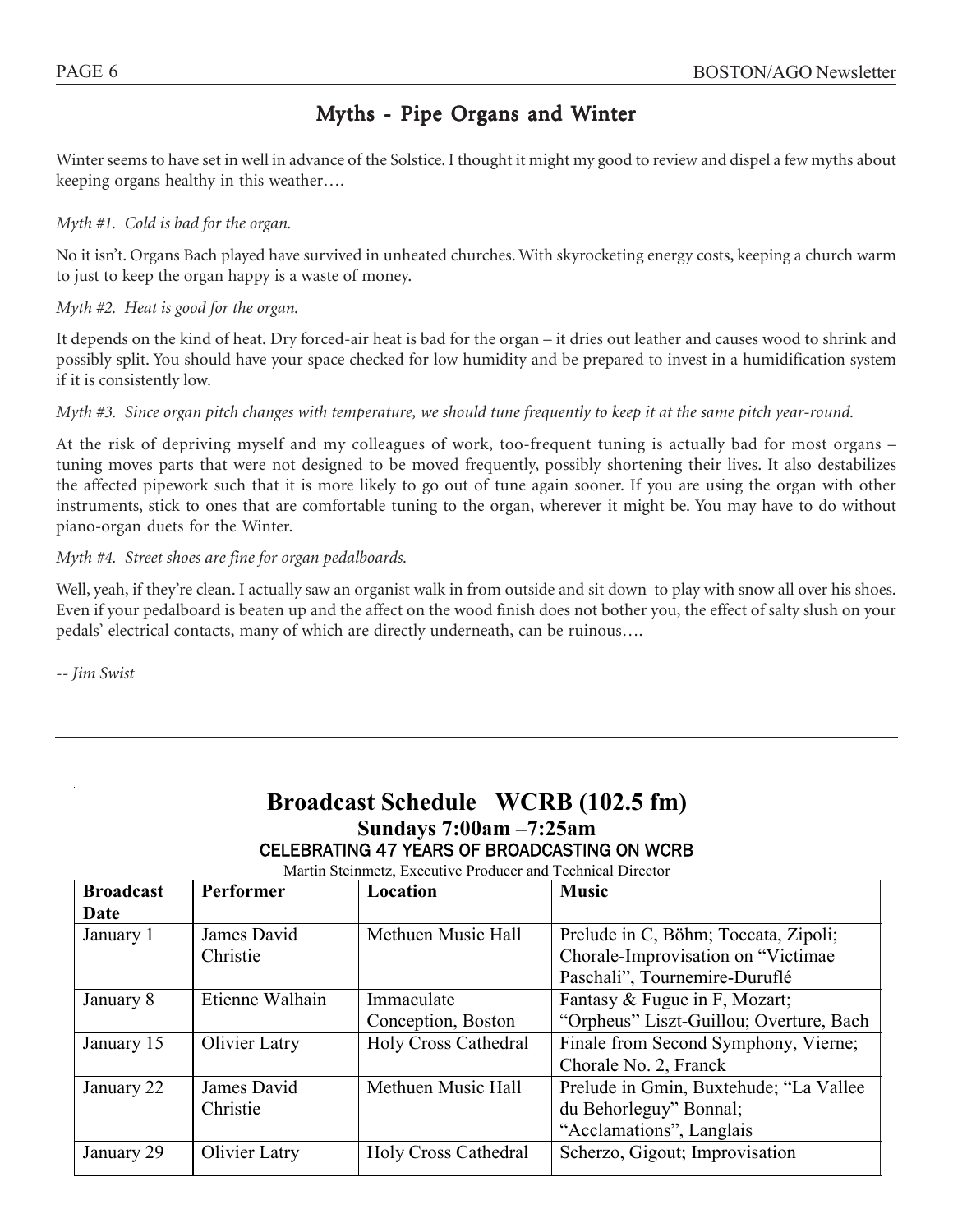# **Placement - January 2006**

The date in brackets following a church's name shows when the church first requested a listing. **\***Indicates church is considering work on or replacement of their organ; # indicates an interim position. Salary and Rating are based on income paid by the church. Additional comp is estimated on additional services such as funerals and weddings.

| Denomination Rating Location |   |                  | Name of Church                            | Organ            | Salary        | Est. Additional Comp |
|------------------------------|---|------------------|-------------------------------------------|------------------|---------------|----------------------|
| <b>Baptist</b>               | B | Providence, RI   | Calvary Baptist Church [12/05]            | Moeller          | 12.000        | <b>NA</b>            |
|                              | B | Lexington, MA    | First Baptist Church [9/05]               | Rodgers          | 18,500-19,500 | NA                   |
| Congregational               | B | Atkinson, NH     | Atkinson Congregational Church [10/05]    | Ahlborn-Galanti  | 11.000        | <b>NA</b>            |
|                              |   |                  | organist only, choir director only        |                  | 8,000, 3,000  |                      |
|                              | B | West Medford     | Congregational Church (UCC) [9/05]        | Skinner*         | 15,000-18,000 | <b>NA</b>            |
| Covenant Cong.               | E | Ouincy           | Quincy Covenant Church [9/05]             | Moeller          | $6,200$ neg   | NA                   |
| Episcopal                    | D | Aver, MA         | St. Andrew's Episcopal Church NEW         | Estey            | 11,500-12,500 | 6 fun,2 wed          |
| Lutheran                     | C | North Easton, MA | Holy Trinity Lutheran Church [9/05]       | Hook             | 15,000-18,000 | NA                   |
| Methodist                    | D | Belmont, MA      | Belmont United Methodist [9/05]           | Conrad Olsen     | 12,000-15,000 | <b>NA</b>            |
| Roman Catholic               | C | Charleston, MA   | St. Mary's Parish [11/05]                 | Woodbury /Harris | 20.000        | 10.000               |
|                              | C | Marlborough, MA  | Immaculate Conception Parish [11/05]      | Rodgers          | 20,000        | 13,125               |
| Unitarian/Univ.              | E | Kingston, MA     | First Congregational Parish Church [9/05] | Hook             | 9,000-10,000  | <b>NA</b>            |

#### **ORGANIST/CHOIR DIRECTOR**

#### **ORGANIST ONLY**

| <b>Baptist</b>              | Stoneham        | First Baptist of Stoneham [9/05]      | Allen   | 3.500         | NA              |
|-----------------------------|-----------------|---------------------------------------|---------|---------------|-----------------|
| <b>Evangelical Covenant</b> | West Peabody    | Community Covenant Church [9/05]      | Allen   | 12.000-14.500 | <b>NA</b>       |
| Roman Catholic              | Milton, MA      | St. Agatha Parish [12/05]             | Moeller | 20.000-30.000 | 20.275          |
|                             | <b>Brockton</b> | St. Edith Stein Parish [11/05]        | Moeller | 17.000-20.000 | <b>NA</b>       |
| Unitarian/Universalist      | Haverhill       | Unitarian Universalist Church [10/05] | tracker | 7.100         | 7 wed<br>4 fun. |

#### **DIRECTOR ONLY - none**

Please note: This list is as accurate as possible as of December 2, 2005; notices for job openings received after this date will be included in the next newsletter. It is possible that some churches on this list have filled their positions but have not notified placement. A = excellent salary for job expectations; B = good salary; C = average salary; D = low salary; E = very low salary; NR = not rated.

**POSITIONS FILLED** – First Parish in Lexington – UU; Winchester Unitarian Society, Liz Davis - St. John's Episcopal, Arlington; Reiko Akasaka – St. Paul's Episcopal Parish, Newton Highlands

**POSITIONS REMOVED** – First Church in Malden (UCC), First Church of Christ, Scientist (Framingham), First Church of Christ, Scientist (Concord), St, Paul's Episcopal Church, Newburyport

#### **PROFESSIONAL CONCERNS PUBLICATION**

*The Work and Compensation of the Church Musician* (the Boston Chapter's 16-page "*Green Book*"), 2000 edition, is available for \$5.00 per copy, postage-paid. Please make your check payable to Boston Chapter, AGO, and send to Rose Mary Gabler, 16 Summer Street, Lexington, MA 02420.

**LISTING YOUR CHURCH ON THIS PAGE** Contact Rose Mary Gabler at rmgabler@aol.com or 781-862-6322.

# Advertising Space Available

The back 1/2 page ad space is available for the June (Summer) issue at \$85. 1/4 page inside ads are available anytime for \$25. You may reserve up to a year in advance on a first come, first served basis. *-- The Editor*